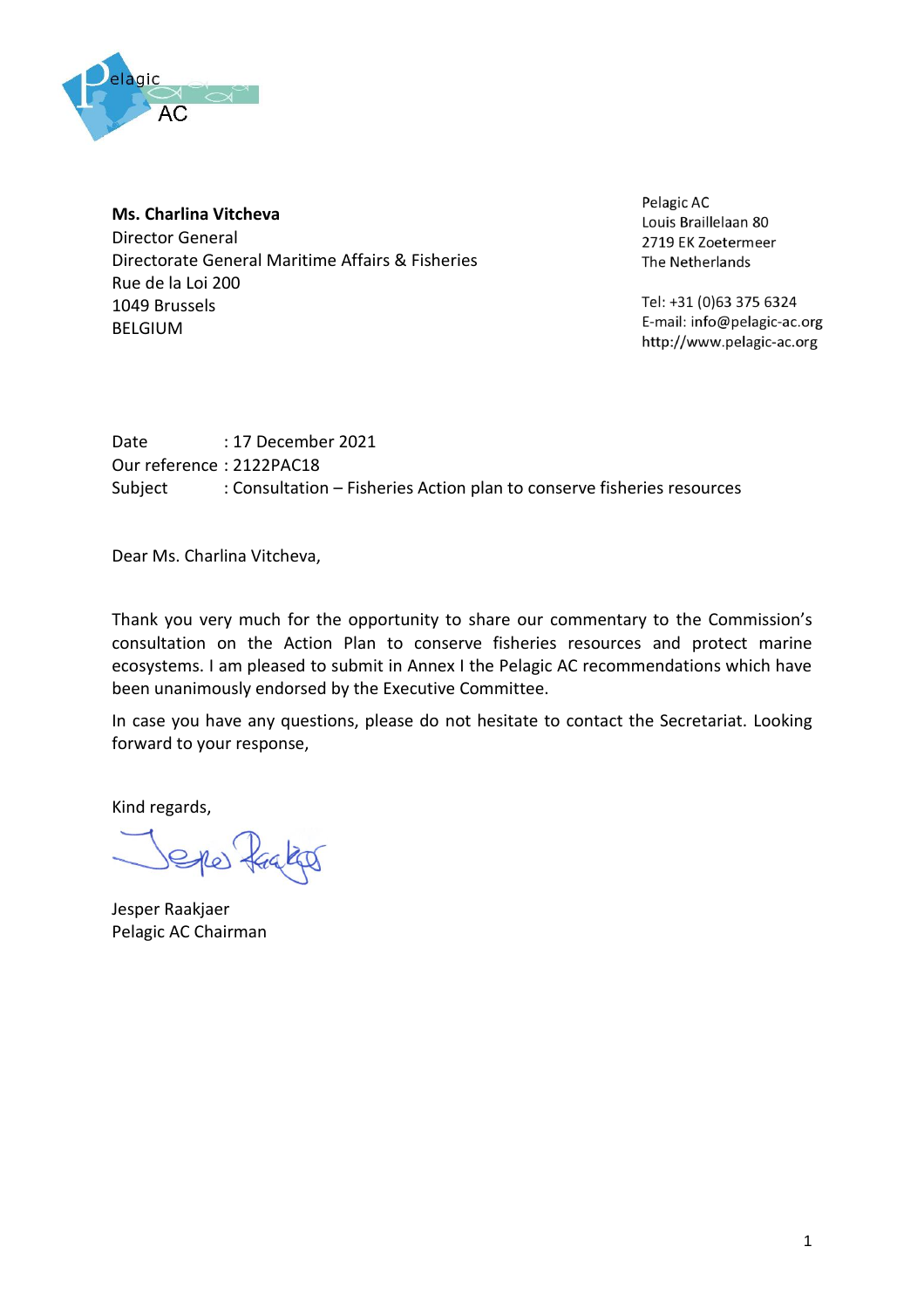## Annex I

# Recommendations on the Commission consultation on the Action Plan to conserve fisheries resources and protect marine ecosystems

#### **December 2021**

### **Introduction**

The Pelagic AC (PelAC) welcomes the opportunity to comment on the Commission's consultation on the Action plan to conserve fisheries resources and protect marine ecosystems. The PelAC Ecosystem Focus Group convened on 29 November 2021 to discuss the consultation questionnaire and to develop an agreed response. This recommendation is the result of this interaction.

The Pelagic AC submits its unanimous views taking a pelagic fisheries perspective. As such, the response is based on a selection of sections and questions in the consultation questionnaire considered most relevant for this sector. The PelAC hopes that this advice will help to inform the Commission consultation and provide useful material for further reflection.

### General remarks

The Pelagic AC has a number of general remarks as regards the consultation and its format:

Bearing in mind the scale of pelagic fisheries, the PelAC found the issues brought forward through the questionnaire to be trivial against the wider context of the sustainable management of pelagic stocks in the Northeast Atlantic. Whilst agreeing that the issues raised in the questionnaire are relevant, the PelAC is of the opinion that the ongoing disagreements at the level of the Coastal States, and particularly the unliteral quota setting resulting in continuous fishing well above scientific advice, is an issue that far exceeds in importance. The PelAC was surprised there was no mention of this issue in the consultation, which considering its impact, should be the primary conservation issue to address. As a first remark, the PelAC recommends the Commission to include this issue in the Action Plan to conserve fisheries resources, and to prioritize its efforts to ensure it is duly addressed. The PelAC reiterates its previous recommendation, requesting the Commission to take immediate action to urge Norway and the Faroe Islands to stop the unilateral quota setting, jeopardizing the sustainable management of pelagic stocks, notably of Northeast Atlantic mackerel, by using adapted instruments at its disposal. The PelAC stresses once more the urgent need for the European Commission and the Coastal States to adopt sharing arrangements for shared stocks to respect catch levels that allow compliance with MSY<sup>1</sup>.

Secondly, as was the case with the consultation on the review of the Marine Strategy Framework Directive, the PelAC often found the questions in the questionnaire to be too generic to enable the provision of meaningful answers. For instance, "question 2" regarding 'size selectivity' can be answered by the PelAC in various ways depending on the fishing area. While size selectivity can be an issue in the Adriatic sea, it may be less so in the Bay of Biscay. The current questionnaire format is appropriate for collecting views from individual stakeholder organisations, but limits the ability of broader stakeholder groups to provide

<sup>1</sup><https://www.pelagicac.org/media/pdf/2122PAC07%20PelAC%20Consultation%20on%20fish%20opport%202022.pdf>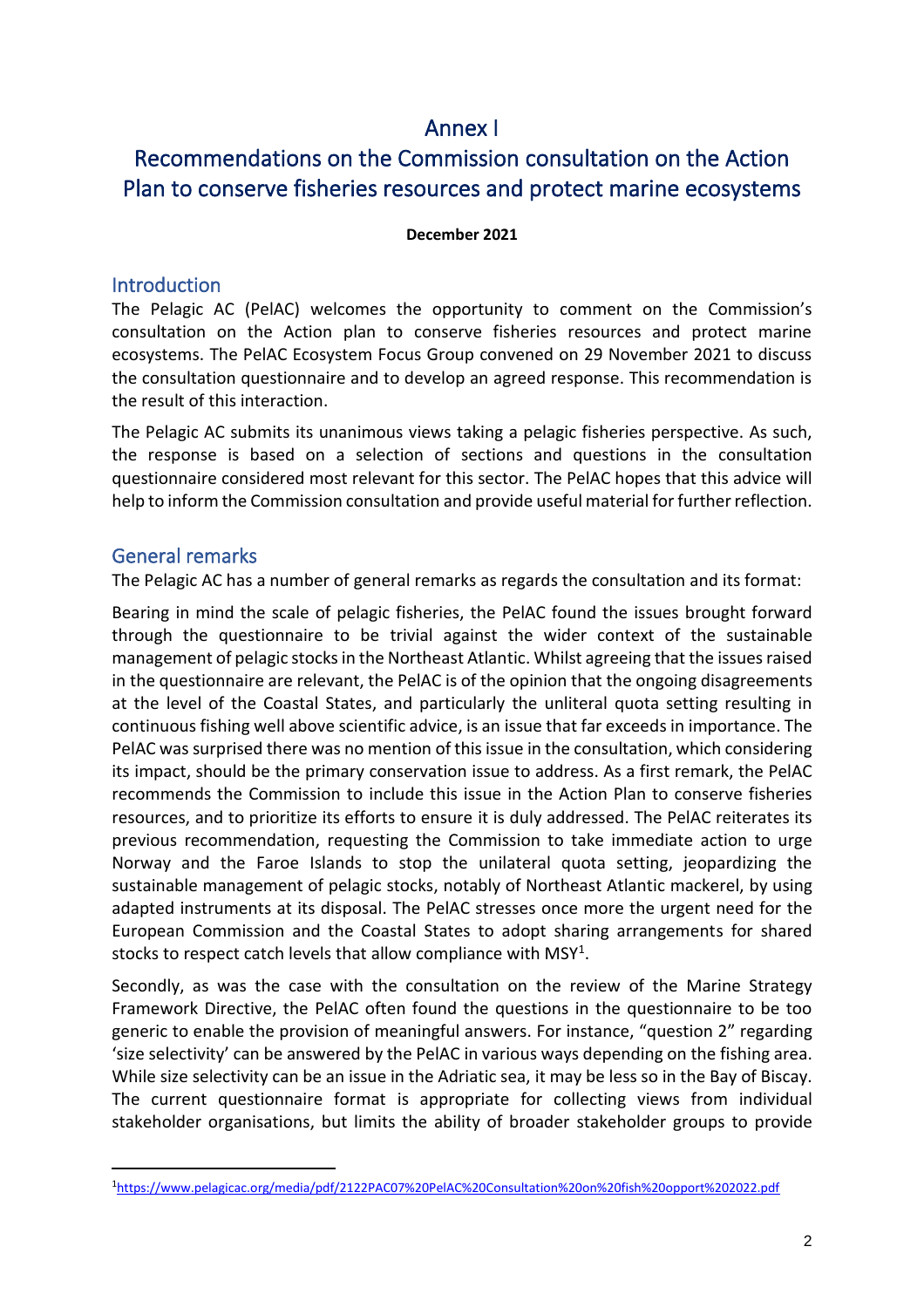meaningful and precise input. This raises the question how ACs fit into such a consultation format. We would recommend the Commission to reflect on the extent to which targeting ACs is useful in this form.

Furthermore, the PelAC noticed that many questions in the questionnaire request submission of factual/scientific evidence to support an opinion. The PelAC questions how scientifically sound this approach is and feels this type of consultation would benefit more from conducting meta-analyses of ongoing scientific work carried out by different institutions on a common topic. Such an analysis would give a more scientifically robust understanding of the extent to which an opinion is scientifically supported. It would help in identifying overall trends as well as knowledge gaps. In our view, such an approach would form a much stronger basis for policy development.

Finally, in a recent methodological paper on the state of nature in the EU (2020), the European Environment Agency Paper estimates that: *"For the Habitats Directive habitats and species, only around 20% of numerical estimates or trends originate from complete or robust surveys, while more than 20 % of the information reported by Member States is based on expert judgement, and for some 10 % the available knowledge is insufficient (see Table 7.1 page 37).<sup>2</sup> "*

This finding underlines the needs for more robust and precise data collection methods on impacts, in order to determine the state of the ecosystem with more precision. In response to questions 6, 17 & 30 of the consultation questionnaire, the PelAC members strongly agree that increased data collection efforts should be prioritised, followed by improving the accessibility of existing data.

In general terms, the Pelagic AC would like to underline that healthy stocks and marine ecosystems are essential to ensure the short, medium and long term sustainability of pelagic fisheries. Therefore, the members share the Commission's aspirations through the Action Plan to conserve fisheries resources. PelAC members also agreed that the efforts and advice generated through the initiative of its Ecosystem Focus Group can be considered as contributions to the objectives set out by the Action Plan.

## Detailed recommendations

#### *Part IV: Selectivity*

Overall, the questions in this section apply to a far lesser extent to pelagic fisheries than it does to demersal fisheries, given that pelagic vessels do not use bottom-trawling fishing gears. As such, the PelAC has limited its responses to questions on selectivity and bottomimpacts.

**Question 4**: *Beyond the ones identified in the ICES advice on innovative gear[1], and projects like "Discardless" and "Minouw", are you aware of innovative fishing techniques and/or gears that allow juveniles of particular species to escape and survive without other negative environmental impacts, e.g. on sensitive species or habitats?*

<sup>&</sup>lt;sup>2</sup> [ETC/BD Technical paper 2/2020: State of Nature in the EU -](https://www.eionet.europa.eu/etcs/etc-bd/products/etc-bd-reports/etc-bd-technical-paper-2-2020-state-of-nature-in-the-eu-methodological-paper-methodologies-under-the-nature-directives-reporting-2013-2018-and-analysis-for-the-state-of-nature-2000/@@download/file/EU%20State%20of%20Nature%20-%20Methodological%20paper.pdf) Methodological paper Methodologies under the Nature [Directives reporting 2013-2018 and analysis for the State of Nature 2000](https://www.eionet.europa.eu/etcs/etc-bd/products/etc-bd-reports/etc-bd-technical-paper-2-2020-state-of-nature-in-the-eu-methodological-paper-methodologies-under-the-nature-directives-reporting-2013-2018-and-analysis-for-the-state-of-nature-2000/@@download/file/EU%20State%20of%20Nature%20-%20Methodological%20paper.pdf)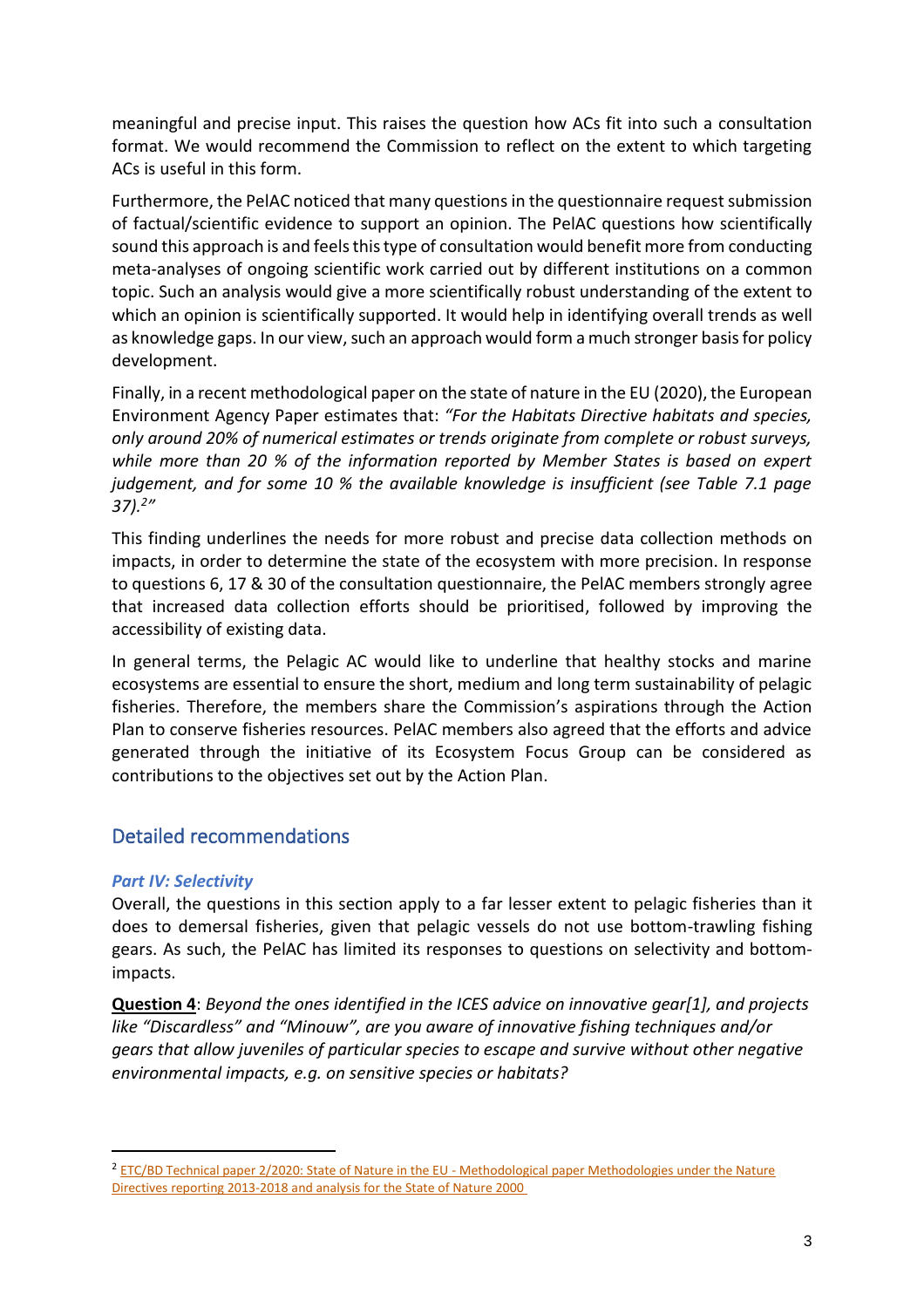In terms of selectivity, one of the key differences between demersal and pelagic fisheries is that pelagic vessels possess the acoustic technology onboard to identify fish from the vessel before deciding on a haul. Most of the selectivity therefore takes place onboard. The PelAC believes optimising acoustic technologies are useful innovations to better distinguish between fish species present in an area, thereby enhancing selectively.

In addition, the PelAC strongly recommends the Commission to consider genetic research as a prime example of innovation in the context of selectivity. The Pelagic AC, and particularly its industry members, have a long track record of involvement and investment in genetic stock-ID research conducted to identify stocks, such as work involving 6a 7bc herring<sup>3</sup> and Atlantic horse mackerel<sup>4</sup>. The PelAC believes that expanding on this existing work, especially through genome sequencing of new species, can in the future play an important role in distinguishing between populations to a very fine level and ultimately serve as a tool for pelagic fishermen to target areas and species more selectively.

#### *Part V: Sensitive Habitats*

When taking into account the nature of pelagic fisheries which excludes the use of bottom trawling gears, the Pelagic AC feel it is not appropriate to comment on the questions relating to bottom impacts as laid down in the questionnaire.

As a general remark, the PelAC recommends the Commission to further develop the Ecosystem-based approach to fisheries management (EBAFM) when addressing issues around protection of sensitive habitats. While the applicability of the EBAFM has proven challenging in Europe, the ICES WKIRISH workshops<sup>5</sup> aim to incorporate ecosystem information into the ICES single-species stock assessment process for the Irish Sea, and are producing promising results. The PelAC believes the Commission should take this work into consideration as it may serve as an example of how the Ecosystem approach could be further operationalised and applied to other European fisheries as well.

Addressing the interlinkages between North Sea and Western Baltic spring spawning herring, serves as another example that would benefit from taking a broader ecosystem approach to management. The PelAC reiterates its previous recommendation on North Sea and Western Baltic spring spawning herring, reminding the Commission that a substantial part of WBSS herring is by-caught in fisheries under the remit of the PelAC. The PelAC recommends the Commission, Member States and ICES evaluate the effects of special management measures introduced in both herring and industrial fisheries in 3A in 2021 in order to minimize the risk of unavoidable bycatches of WBSS herring.<sup>6</sup>

<sup>&</sup>lt;sup>3</sup> Farrell, E. D. et al. Farrell, E. D., N. Campbell, J. Carlsson, A. Egan, M. Gras, S. M. Lusseau, C. P. Nolan, S. O'Connell, M. O' Malley and E. White (2021). Herring in Divisions 6.a, 7.b and 7.c: Scientific Assessment of the Identity of the Southern and Northern Stocks through Genetic and Morphometric Analysis. Final Report European Commission. Service Contract EASME/EMFF/2017/1.3.2.1/SI2.767459: 251 pp.

<sup>&</sup>lt;sup>4</sup> Fuentes-Pardo, A. P., M. Pettersson, C. G. Sprehn, L. Andersson and E. D. Farrell (2020). Population structure of the Atlantic horse mackerel (Trachurus trachurus) revealed by whole-genome sequencing, EDF, July 2020.

<sup>5</sup>[https://www.ices.dk/sites/pub/Publication%20Reports/Expert%20Group%20Report/Fisheries%20Resources%20Steering](https://www.ices.dk/sites/pub/Publication%20Reports/Expert%20Group%20Report/Fisheries%20Resources%20Steering%20Group/2020/WKIrish6_2019.pdf?ID=36524) [%20Group/2020/WKIrish6\\_2019.pdf?ID=36524](https://www.ices.dk/sites/pub/Publication%20Reports/Expert%20Group%20Report/Fisheries%20Resources%20Steering%20Group/2020/WKIrish6_2019.pdf?ID=36524)

<sup>6</sup><https://www.pelagic-ac.org/media/pdf/2122PAC07%20PelAC%20Consultation%20on%20fish%20opport%202022.pdf>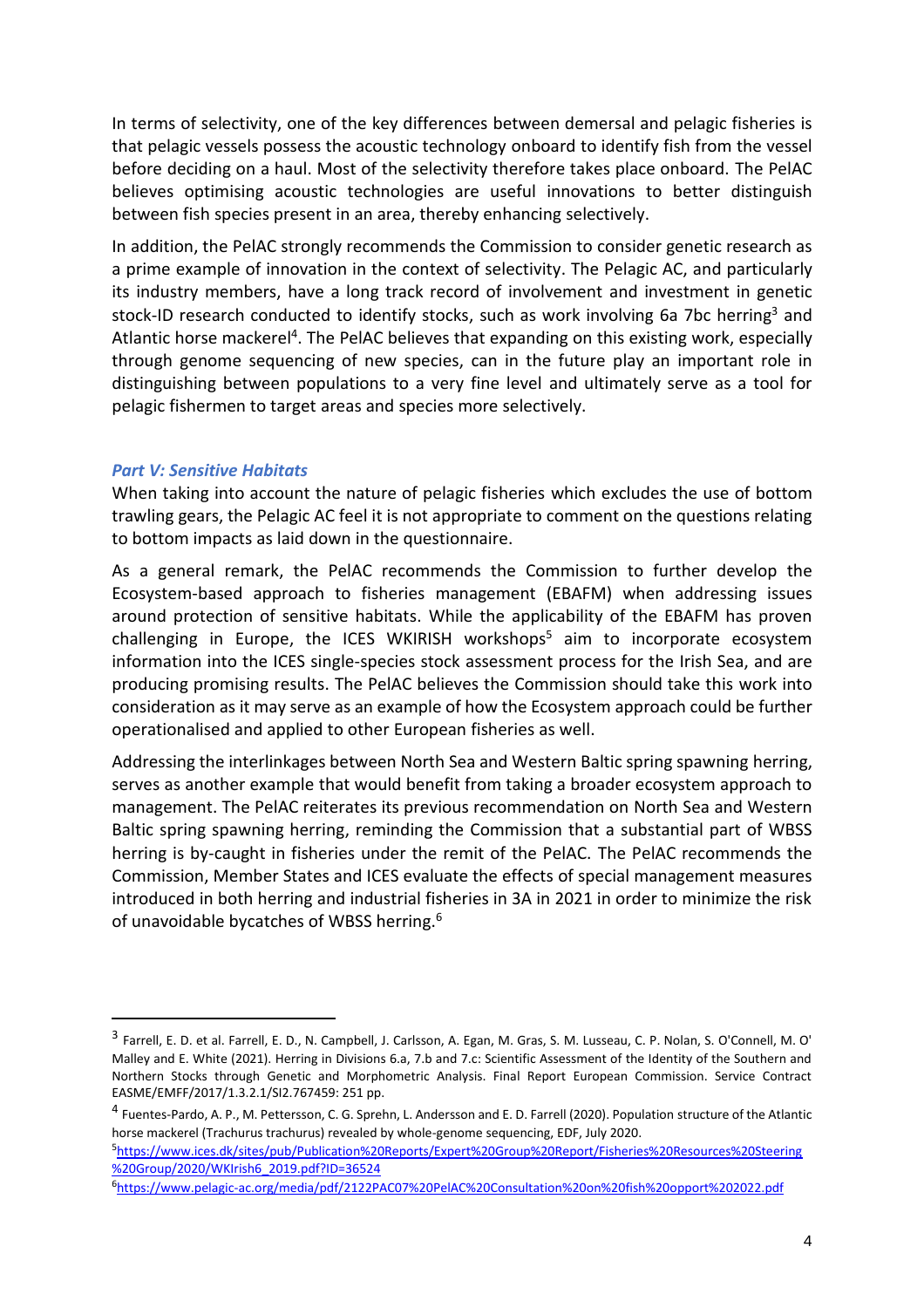*Question 13: Do you have factual/scientific evidence or other structured information indicating that that there is a need for further protecting specific sensitive habitats as a priority?*

The latest ICES advice for North Sea herring<sup>7</sup> calls for measures to protect the stock's spawning habitats. The PelAC underlines the importance of protecting essential spawning grounds for pelagic species, and reiterates its previous recommendation, encouraging the EU-Commission to request from ICES an overview of possible further temporal and spatial management measures options for the directed herring fisheries in the North Sea and 3A and related fisheries with unavoidable by-catches of WBSS herring, in order to reduce critical and unwanted pressure on these stocks<sup>8</sup>.

In addition, the PelAC reminds the Commission of two recommendations issued by the Pelagic AC in 2020 (references 1920PAC87 and 2021PAC06) requesting non-reccurrent advice from ICES on the impacts of seismic<sup>9</sup> and marine wind energy<sup>10</sup> activities on fish stocks and spawning areas. The ICES advice on NS herring further strengthens the need for increasing the knowledge base for this field, based on which appropriate management measures can be developped that protect essential spawning areas.

#### *Part VI: Sensitive Species*

**Question 28**: *Beyond the ones identified in the ICES advice on innovative gear [1], are you aware of other alternative or innovative fishing gears and/or techniques that could be used to better protect specific sensitive species?*

The PelAC refers to its previous recommendation issued January 2021 (reference 2021PAC13) and reiterates its comments on the Technical Measures regulation (EU) 2020/967, of 3 July 2020, laying down detailed rules on the signal and implementation characteristics of acoustic deterrent devices as referred to in Part A of Annex XIII of said Regulation. This implementing regulation repeats an older Council Regulation (EC) No. 812/2004, which specifies the technical characteristics of pingers as bycatch mitigation measures. Whilst it is acknowledged that this previous Council Regulation established the possibility of a two-year derogation to allow the temporary use of acoustic deterrent devices that do not fulfil the specifications as outlined in Annex II of the Regulation, provided that they have been proven successful in reducing incidental catches of cetaceans, the PelAC believes that this implementing regulation should be updated. Updating the implementing regulation would allow for the consideration and inclusion of technical progress in the area of acoustic deterrent design and implementation.

The PelAC also suggests that specifications for acoustic deterrents may be included in separate tables for bottom-set gillnets, entangling gears, pelagic trawl gears and any other relevant gears<sup>11</sup>.

- [PELAC%20submission%20for%20ICES%20NR%20request%20Seismic.pdf](https://www.pelagic-ac.org/media/pdf/1920PAC87%20NWWAC-PELAC%20submission%20for%20ICES%20NR%20request%20Seismic.pdf)
- <sup>10</sup>[https://www.pelagic-ac.org/media/pdf/2021PAC06%20NWWAC-PELAC-](https://www.pelagic-ac.org/media/pdf/2021PAC06%20NWWAC-PELAC-NSAC%20submission%20for%20ICES%20NR%20request%20Wind%20Energy%20developments.pdf)

<sup>7</sup> <https://www.ices.dk/sites/pub/Publication%20Reports/Advice/2021/2021/her.27.3a47d.pdf>

<sup>8</sup> <https://www.pelagicac.org/media/pdf/2122PAC07%20PelAC%20Consultation%20on%20fish%20opport%202022.pdf> <sup>9</sup> [https://www.pelagic-ac.org/media/pdf/1920PAC87%20NWWAC-](https://www.pelagic-ac.org/media/pdf/1920PAC87%20NWWAC-PELAC%20submission%20for%20ICES%20NR%20request%20Seismic.pdf)

[NSAC%20submission%20for%20ICES%20NR%20request%20Wind%20Energy%20developments.pdf](https://www.pelagic-ac.org/media/pdf/2021PAC06%20NWWAC-PELAC-NSAC%20submission%20for%20ICES%20NR%20request%20Wind%20Energy%20developments.pdf) 11<sub>https://www.pelagic-</sub>

[ac.org/media/pdf/2021PAC13%20Letter%20to%20COM%20Technical%20Measures%20Regulation%20Questionnaire.pdf](https://www.pelagic-ac.org/media/pdf/2021PAC13%20Letter%20to%20COM%20Technical%20Measures%20Regulation%20Questionnaire.pdf)